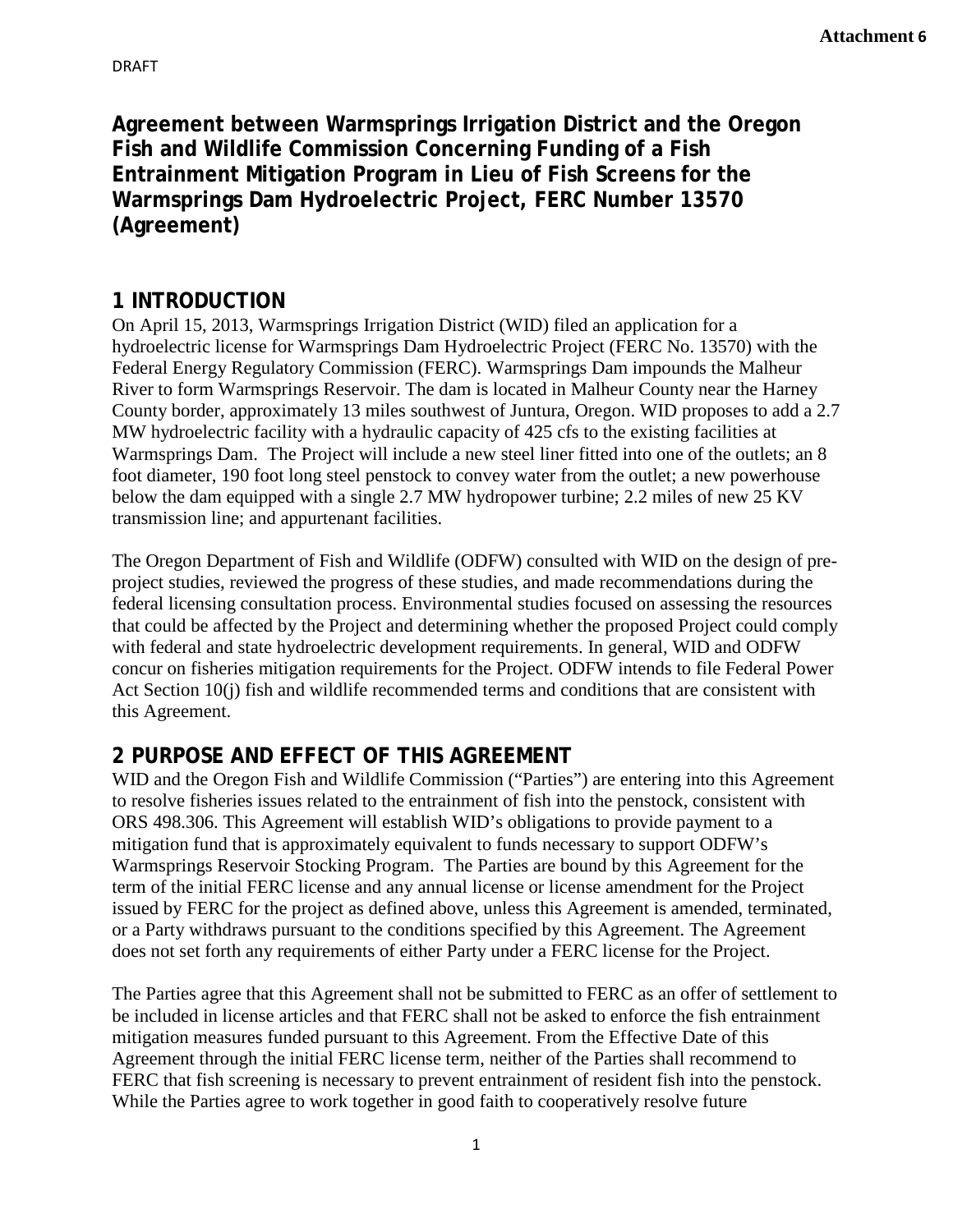disagreements, this Agreement shall not restrict the Parties' right to advocate for or against measures relating to the construction and operation of the Project other than the specific measures outlined in this Agreement.

This Agreement is only relevant to the specific facts and circumstances of the Warmsprings Dam Hydroelectric Project, and it establishes no precedent with regard to any issue addressed within this Agreement or to either party's participation in the licensing, construction, or operation of other hydroelectric projects. By entering into this Agreement, neither of the Parties shall be deemed to have made any admission or waived any contention of fact or law that it did make or could have made in any FERC proceeding relating to the issuance of a new license for the Project. This Agreement shall not be offered in evidence or cited as precedent by any Party to this Agreement in any judicial litigation, arbitration or other adjudicative proceeding, except in a proceeding to establish the existence of or to enforce or implement this Agreement. It is the Parties intent to cooperate and implement the funding of fish entrainment mitigation measures in a manner that will not conflict with other requirements in the FERC license.

### **3 PERMITTING**

In the event that ODFW requests, and WID agrees to obtain, necessary state or federal permits to perform any action under this Agreement, including the implementation of fish entrainment mitigation measures outlined in Section 4 of this Agreement, WID shall use reasonable efforts to apply for and obtain in a timely manner all applicable federal, state, regional, and local permits, licenses, authorizations, certifications, and other approvals for the purposes of implementing this Agreement. ODFW shall cooperate during the permitting, environmental review, and implementation of this Agreement. The Parties shall use all reasonable efforts to support each other's applications for any permits, provided that this sentence shall not apply to permits issued by ODFW, and that WID shall not be required to actively support ODFW's permit applications for fish entrainment mitigation measures or studies for which a consensus has not been reached under the following section of this Agreement.

## **4 FISH ENTRAINMENT MITIGATION MEASURES**

WID shall provide a Warmsprings Reservoir Stocking Supplementation Fund to mitigate for the game fish that may be entrained through the Project during operation. WID shall provide \$3,000 annually (U.S. dollars adjusted annually by 3%) for the duration of the initial FERC License. Upon renegotiation of its power purchase agreement, WID, in cooperation with ODFW, will reassess the annual payment amount as an effort to adequately support the Warmsprings Reservoir Stocking Program. The Parties agree that the annual funding amount may, upon mutual agreement, be appropriately increased to fully fund the Warmsprings Reservoir Stocking Program for game fish. Subsequent payments shall be annually adjusted by 3%.

ODFW shall invoice WID by January 31 of each year, to which WID will remit payment, to be made payable to "State of Oregon, Department of Fish and Wildlife," within 30 days of the date of the Invoice. ODFW shall place funds from WID in a State account to be used as defined below for the term of this Agreement. WID shall provide the first year's funding on April 1 or 90 days after the date of the start of commercial operations, whichever is later. All funds not spent in a given year shall be retained in the account and will be available in future years to be spent upon the approval of ODFW, as defined below.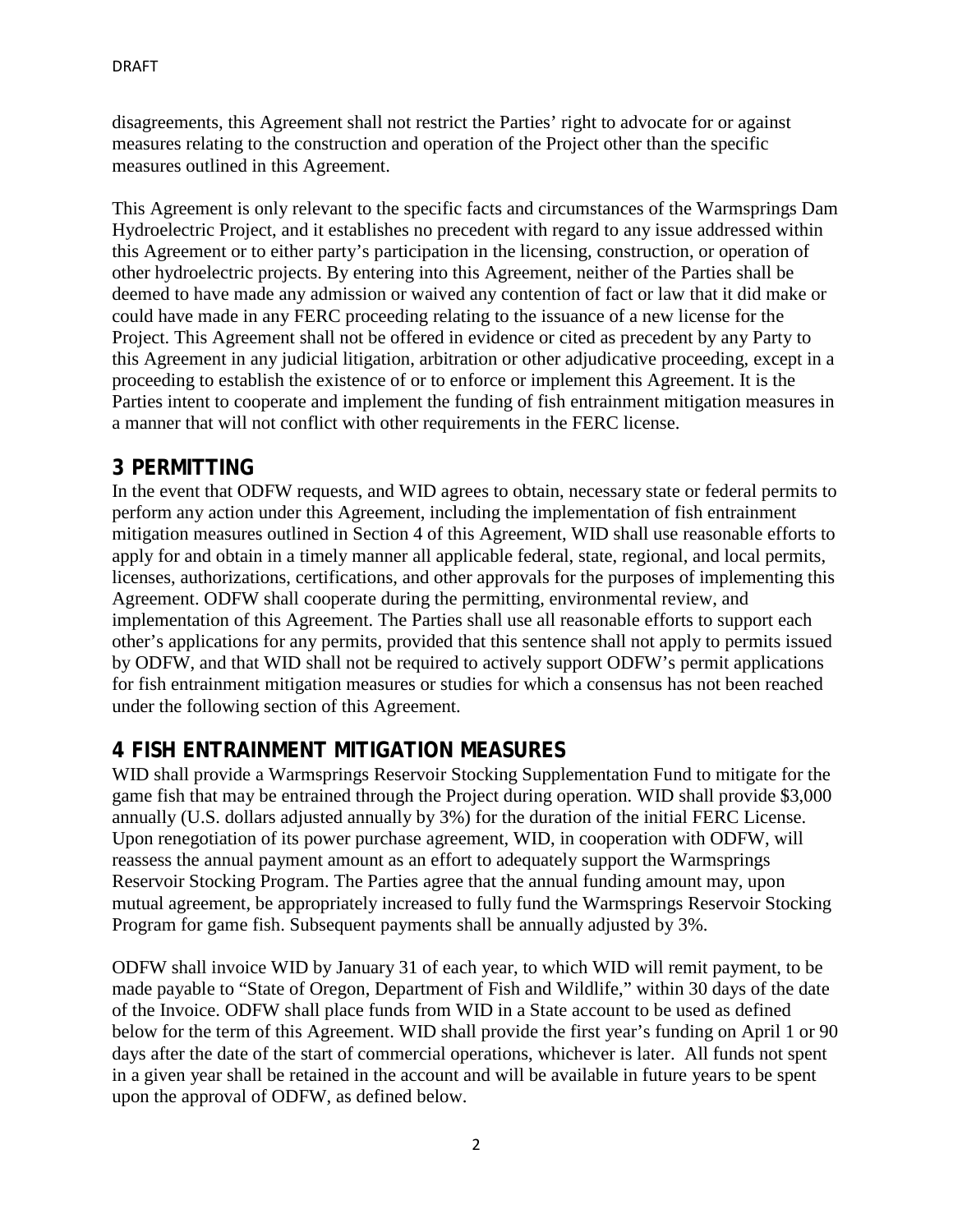The funds may be used for stocking fish into Warmsprings Reservoir as determined appropriate by ODFW. In the event stocking does not take place, the funds may be used to implement projects that enhance fish habitat in the Middle Fork of the Malheur River watershed as determined by ODFW. Beginning the year following the initiation of this Agreement and the establishment of the account, ODFW will provide WID a written summary of the funded activities that were supported by this Agreement and performed during the previous calendar year. This summary will be due on or before March 31 of each year. WID shall not be obligated and ODFW shall not take further actions to require WID to provide more money to mitigate for the entrainment of fish through Warmsprings Hydroelectric Project except as set forth in this section of this Agreement.

### **5 PROJECT SELECTION**

WID may submit a written request to ODFW to use funding from the account for fish habitat enhancement in the Middle Fork of the Malheur River basin. Copies of the request shall be provided to ODFW's Malheur Watershed District Manager, Malheur Watershed District Fisheries Biologist and Hydropower Coordinator. The written request shall include a detailed description of the fish habitat enhancement project, project location including maps, timeline for project completion, detailed accounting of the funding request, and a description of the anticipated benefits of the project. ODFW shall respond to the request within 60 days of receipt.

## **6 CONTINGENCIES**

This Agreement will terminate if for any reason the Project is not constructed or it does not become operational, or if the Project ceases operations prior to the end of the initial FERC License period. Otherwise this Agreement or any section of this Agreement may be terminated only by written agreement of WID and ODFW. In the event this Agreement is terminated, all remaining funds (accumulated annual deposits minus ODFW approved expenditures) shall be maintained by ODFW in the State account dedicated to administering the Warmsprings Reservoir Stocking Program until the funds are exhausted.

## **7 AVAILABILITY OF FUNDS**

Implementation of this Agreement by ODFW is subject to the availability of, and authorization to use, appropriated funds. Nothing in this Agreement is intended or shall be construed to require the obligation, appropriation, or expenditure of any money from the Treasury of the State of Oregon. The Parties acknowledge that ODFW shall not be required under this Agreement to expend any appropriated funds unless and until an authorized ODFW official affirmatively acts to commit such expenditures, as evidenced in writing.

## **8 AMENDMENT OF AGREEMENT**

This Agreement may be amended at any time upon written agreement of ODFW and WID.

#### **9 RESPONSIBILITY FOR COSTS**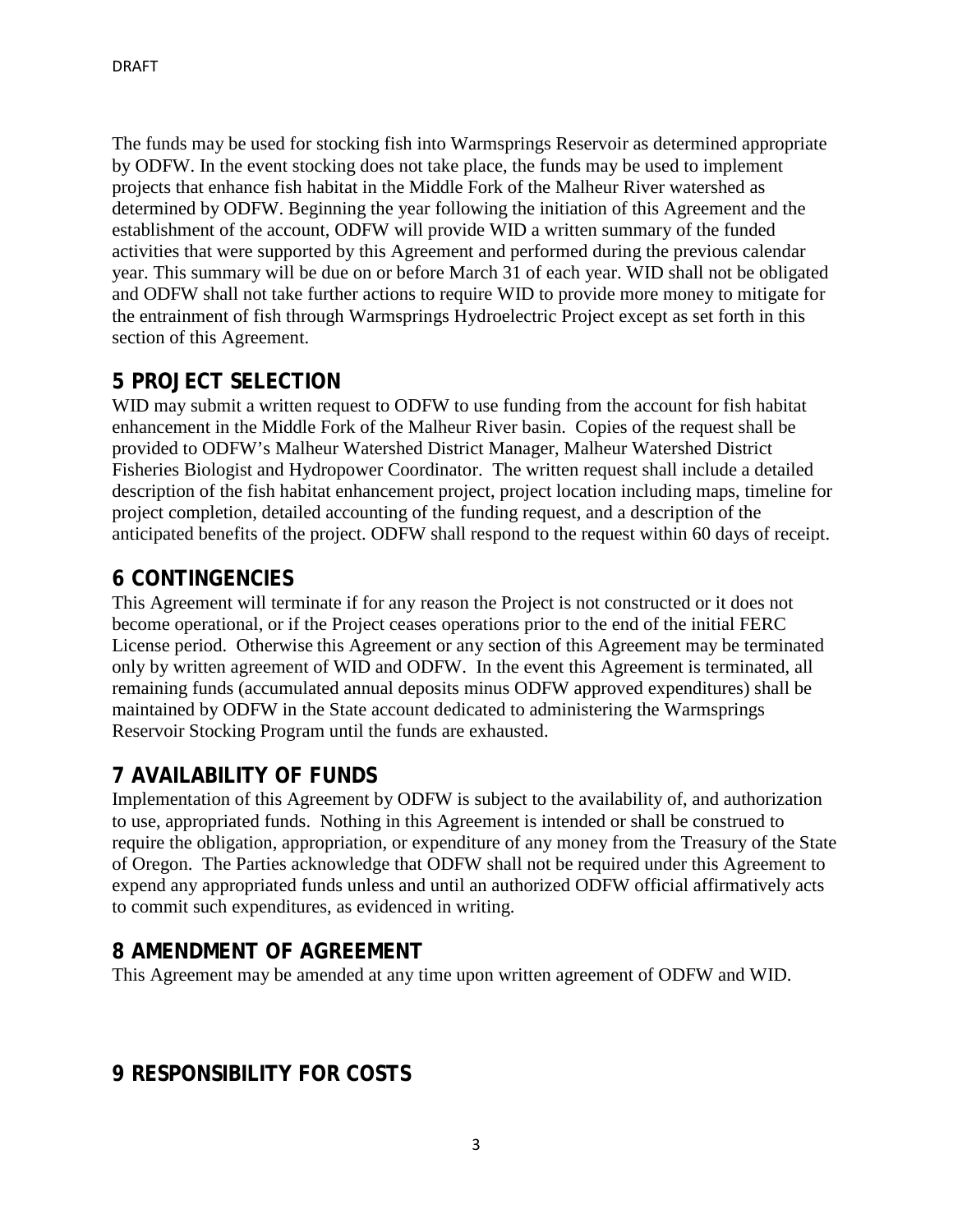WID shall be solely liable to pay for the cost of actions required of WID by this Agreement. WID shall have no obligation to reimburse or otherwise pay ODFW for its assistance, participation, or cooperation in any activities pursuant to this Agreement, except as required by law.

## **10 COOPERATION AMONG PARTIES**

The Parties shall cooperate in the performance of this Agreement. The Parties shall cooperate in the execution of the Warmsprings Reservoir Stocking Supplementation Fund for the purposes and by the means established in this Agreement.

## **11 FAILURE TO PERFORM; ENFORCEMENT**

If WID fails to perform obligations required by this Agreement and such failure is not excused by force majeure, ODFW may provide notice to WID of such failure. If such failure is not cured within 30 days, or if such failure is not curable within 30 days and WID has not commenced a cure within that period and diligently pursued completing such cure, ODFW may withdraw from this Agreement. At any time after notice to WID and prior to withdrawal, ODFW may immediately initiate the ADR Procedures in accordance with Section 12 of this Agreement, seek judicial relief, or petition FERC to include certain measure as a required term or condition of WID's FERC License, or enforce such terms or conditions.

Upon withdrawing from this Agreement, ODFW shall be free, to the extent allowed by law, to amend its terms, conditions, and recommendations to FERC in connection with the applicable FERC License; shall no longer be bound by this Agreement; and may exercise any remedy available under applicable laws.

The Parties agree that this Agreement shall be enforceable in state court. Neither Party shall be liable in damages for: any breach of this Agreement, or any performance or failure to perform a mandatory or discretionary obligation imposed by this Agreement.

# **12 ADR PROCEDURES**

12.1 General. All disputes between the Parties regarding the obligations of the Parties under this Agreement shall, at the request of either Party, be the subject of nonbinding ADR Procedures. The Parties shall cooperate in good faith to promptly schedule, attend, and participate in ADR Procedures. The Parties agree to devote such time, resources, and attention to ADR Procedures as are needed to attempt to resolve the dispute at the earliest time possible. The Parties shall implement promptly all final agreements reached, consistent with applicable statutory and regulatory responsibilities. Nothing in this Section 13 is intended or shall be construed to affect or limit the authority of an agency with jurisdiction over the Project to resolve a dispute brought before it in accordance with its own procedures and applicable law, or is intended or shall be construed to alter the statute of limitations or other requirements for administration or judicial review of any action. If a Party has filed for judicial review of any action that is inconsistent with this Agreement, and the Parties subsequently agree to modify this Agreement to resolve the inconsistency, the filing Party or Parties shall withdraw the request for review, or recommend such withdrawal, as appropriate.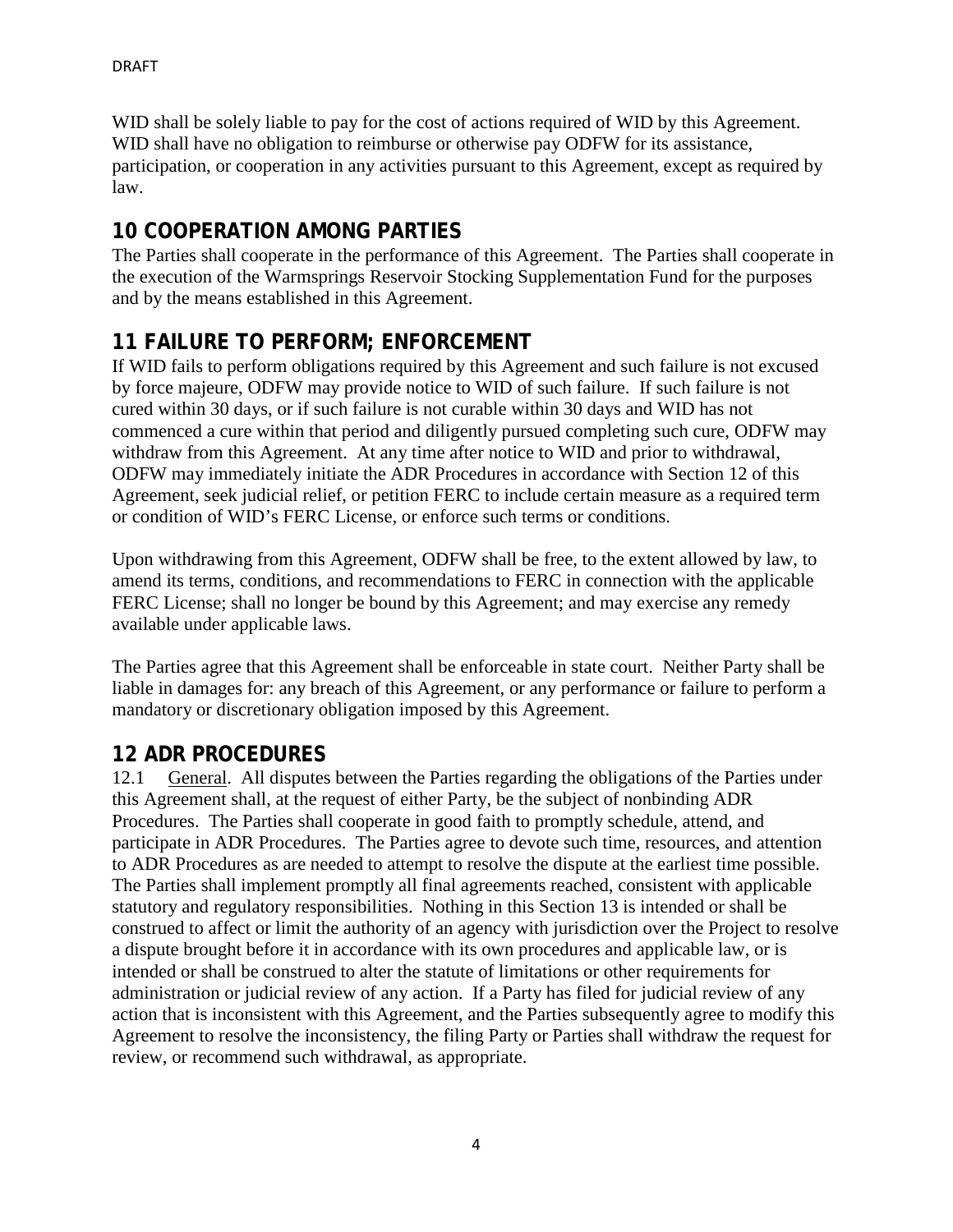12.2 Cost. Unless otherwise agreed between the Parties, each Party shall bear its costs for its own participation in ADR Procedures.

#### 12.3 Process.

12.3.1 Notice of Dispute. A Party claiming a dispute shall give notice of the dispute within 30 days of the Party's actual knowledge of the act, event, or omission that gives rise to the dispute. Notification under Section 14.7 of this Agreement, when effective, shall constitute actual knowledge. Service of process on a Party's registered agent shall also constitute actual knowledge.

12.3.2 Meeting of the Parties. In any dispute subject to these ADR Procedures, the Parties shall hold two informal meetings within 30 days after notice, or as soon as practicable thereafter, to attempt to resolve the disputed issue or issues; provided, that with the agreement of both Parties, such meetings may be postponed. A representative from each of the Parties shall attend who has authority to make a decision on the disputed issue and who is superior to the Party's principal representative during the dispute. Within 15 days after the second meeting or any scheduled meeting thereafter, a Party still disputing the issue or issues shall notify the other Party that the informal meetings failed to resolve the dispute and may request mediation (a "Mediation Request"). If a Mediation Request is not so provided, ADR Procedures will be considered complete.

12.3.3 Mediation. Upon a Mediation Request, the Parties may attempt to resolve the dispute using a neutral mediator agreeable to the Parties. If, within 15 days after receiving a Mediation Request, the Parties have not agreed to mediate the dispute, ADR Procedures shall be considered complete. The costs for any mediation shall be shared equally by the Parties. Any Party may withdraw from mediation at any time, at which point mediation shall be considered complete.

## **13 GENERAL PROVISIONS**

13.1 No Third-Party Beneficiaries. Without limiting the applicability of rights granted to the public pursuant to applicable law, this Agreement shall not create any right or interest in the public, or any member of the public, as a third-party beneficiary of this Agreement and shall not authorize any non-Party to maintain a suit at law or equity pursuant to this Agreement. The duties, obligations, and responsibilities of the Parties with respect to the public and third parties shall remain as imposed under applicable law.

13.2 Successors and Assigns. This Agreement shall apply to and be binding on the Parties and their successors and assigns. In the event WID (or its successor) assigns its rights and obligations hereunder and if the assignment has been approved in writing by ODFW, to which approval shall not be unreasonably withheld, then the assignee shall replace the assigning Party as the responsible party to this Agreement and the assigning party shall no longer be liable for performance under this Agreement. If ODFW does not give written approval for the assignment, then the assigning party shall continue to be secondarily liable for performance under this Agreement. No change in ownership of the Project or transfer of the Project license by WID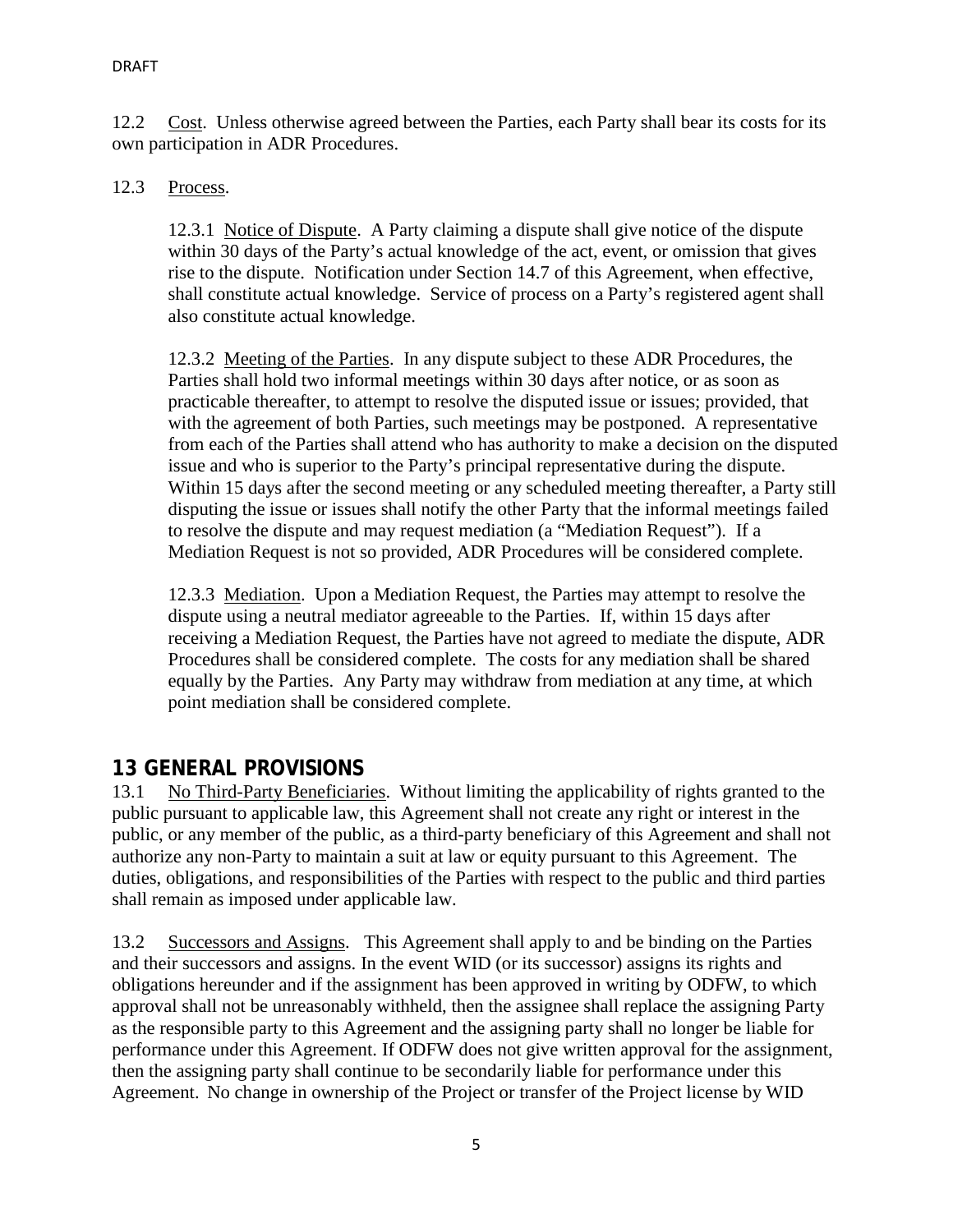shall in any way modify or otherwise affect ODFW's interests, rights, responsibilities, or obligations under this Agreement. Unless prohibited by applicable law, WID shall provide in any transaction for a change in ownership of the Project or transfer of the Project license that such new owner or owners shall be bound by and shall assume the rights and obligations of this Agreement and the FERC License upon completion of the change of ownership and any requisite FERC approval. WID shall provide notice to ODFW at least 60 days prior to completing such transfer or assignment.

13.3 Failure to Perform Due to Force Majeure. Neither Party shall be liable to the other Party for breach of this Agreement as a result of a failure to perform or for delay in performance of any provision of this Agreement if such performance is delayed or prevented by Force Majeure. The term "Force Majeure" means any cause reasonably beyond the affected Party's control, whether unforeseen, foreseen, foreseeable, or unforeseeable, and without the fault or negligence of the affected Party. Force Majeure may include, but is not limited to, natural events, labor or civil disruption, breakdown or failure of Project works, orders of any court or agency having jurisdiction of the Party's actions, delay in issuance of the FERC License, or delay in issuance of any required Permit. Increased cost for the performance of any obligation required under this Agreement or change in market conditions for the sale of electricity shall not be deemed to constitute Force Majeure. The Party whose performance is affected by Force Majeure shall notify the other Party in writing within 21 days after becoming aware of the Party's inability to perform due to a Force Majeure. Such notice shall identify the event causing the delay or anticipated delay, estimate the anticipated length of delay, state the measures taken or to be taken to minimize the delay, and estimate the timetable for implementation of delayed obligations. The affected Party shall make all reasonable efforts to promptly resume performance of this Agreement and, when able, to resume performance of its obligations and give the other Party written notice to that effect. If WID's inability to provide funding or perform a habitat mitigation project continues or is reasonably anticipated to continue for more than 180 days due to Force Majeure, ODFW may initiate ADR Procedures, terminate the study or habitat enhancement project, or pursue any other remedy available under applicable law in state court.

13.4 Elected Officials Not to Benefit. No member of or delegate to Congress shall be entitled to any share or part of this Agreement or to any benefit that may arise from it.

13.5 No Partnership. Except as otherwise expressly set forth herein, this Agreement does not, and shall not be deemed to, make either Party the agent for or partner of the other Party.

13.6 Reference to Statutes or Regulations. Any reference in this Agreement to any federal or state statute or regulation shall be deemed to be a reference to such statute or regulation or successor statute or regulation in existence as of the date of the action.

13.7 Notice. Any notice required by this Agreement shall be written. Notice shall be sent by first-class mail or comparable method of distribution to the authorized representative of each Party, or a Party's successor or assign if applicable. For the purpose of this Agreement, a notice shall be effective on the date it is postmarked or otherwise distributed. The authorized representative of each Party as of the Effective Date is: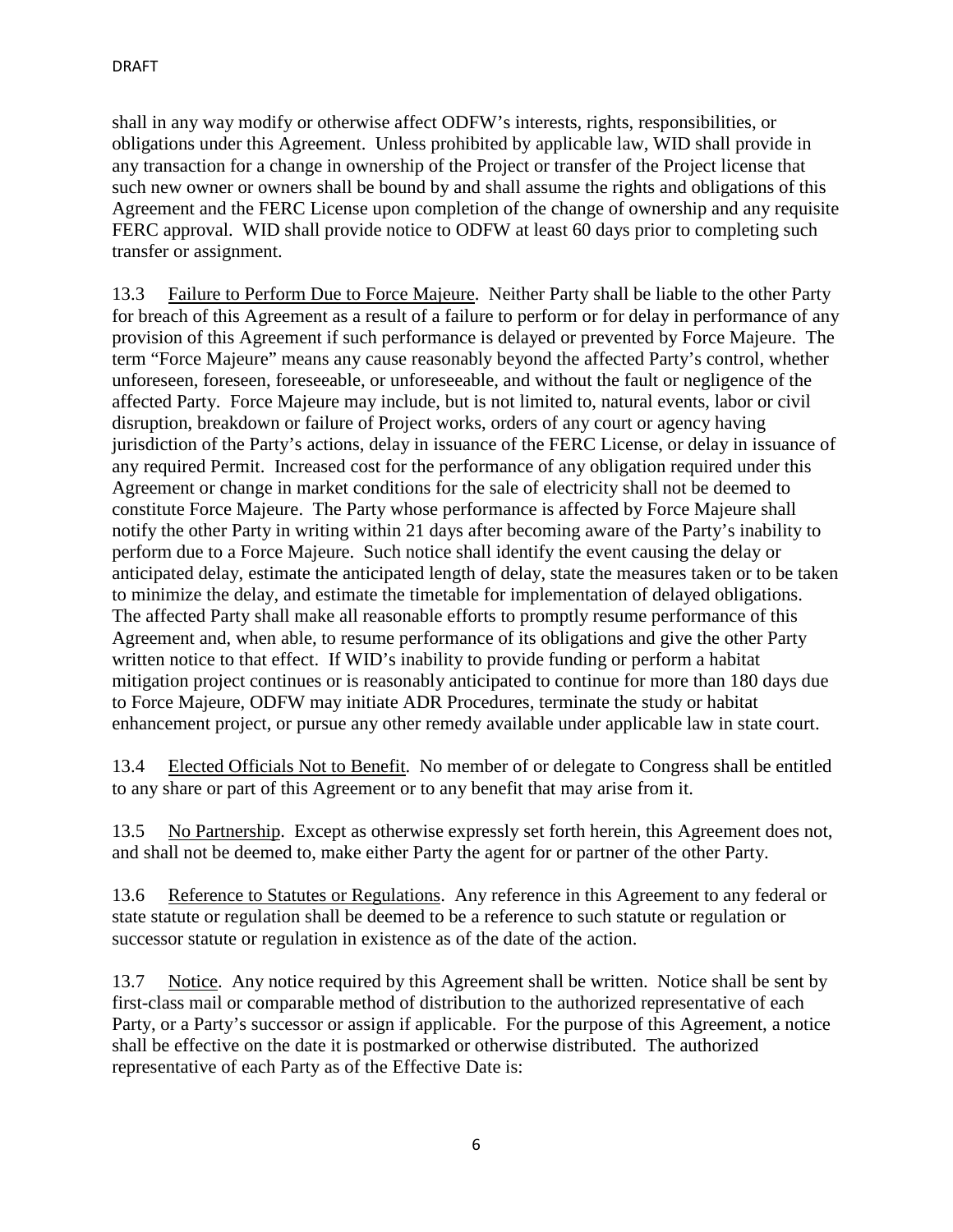| Warmsprings Irrigation District Representative: | <b>ODFW Representative:</b>       |
|-------------------------------------------------|-----------------------------------|
| <b>Warmsprings Irrigation District</b>          | Ken Homolka                       |
| 344 Main St N                                   | <b>Hydropower Program Leader</b>  |
| Vale, OR 97918                                  | Oregon Dept. of Fish and Wildlife |
| <b>ATTN: Randy Kinney</b>                       | 4034 Fairview Industrial Drive SE |
|                                                 | Salem, Oregon 97302               |
|                                                 | Tel: (503) 947-6090               |
|                                                 | Fax: (503) 947-6070               |
|                                                 | Ken.Homolka@state.or.us           |
|                                                 |                                   |

Each Party is responsible for providing notice to the other Party of any change in its authorized representative. When sending notice pursuant to this Section, each Party shall also send a copy of the notice to the following person or persons:

| WID copies:               | <b>ODFW</b> copies:      |
|---------------------------|--------------------------|
| Warm Springs Hydro LLC    | District Biologist       |
| 5203 S 11th East          | Region Hydro Coordinator |
| Idaho Falls, ID 83404     |                          |
| <b>ATTN: Ted Sorenson</b> |                          |

13.8 Section Titles for Convenience Only. The titles of the sections in this Agreement are used only for convenience of reference and organization, and shall not be used to modify, explain, or interpret any of the provisions of this Agreement or the intentions of the Parties. Reference to a given section of this Agreement shall be deemed to include all subsections of that section.

13.9 Entire Agreement. This Agreement sets forth the entire agreement and processes to be followed by the Parties with regard to Matters Addressed.

13.10 Effective Date. As used in this Agreement, Effective Date is the date of the later signature provided under Section 14 of this Agreement.

# **14 EXECUTION OF THE AGREEMENT**

14.1 Signatory Authority. Each signatory to this Agreement certifies that he or she is authorized to execute this Agreement and to legally bind the Party he or she represents, and that such Party shall be fully bound by the terms hereof upon such signature without any further act, approval, or authorization by such Party.

14.2 Signing in Counterparts. This Agreement may be executed in counterparts, and each executed counterpart shall have the same force and effect as an original instrument as if both the signatory Parties had signed the same instrument. Any signature page of this Agreement may be detached from any counterpart of this Agreement without impairing the legal effect of any